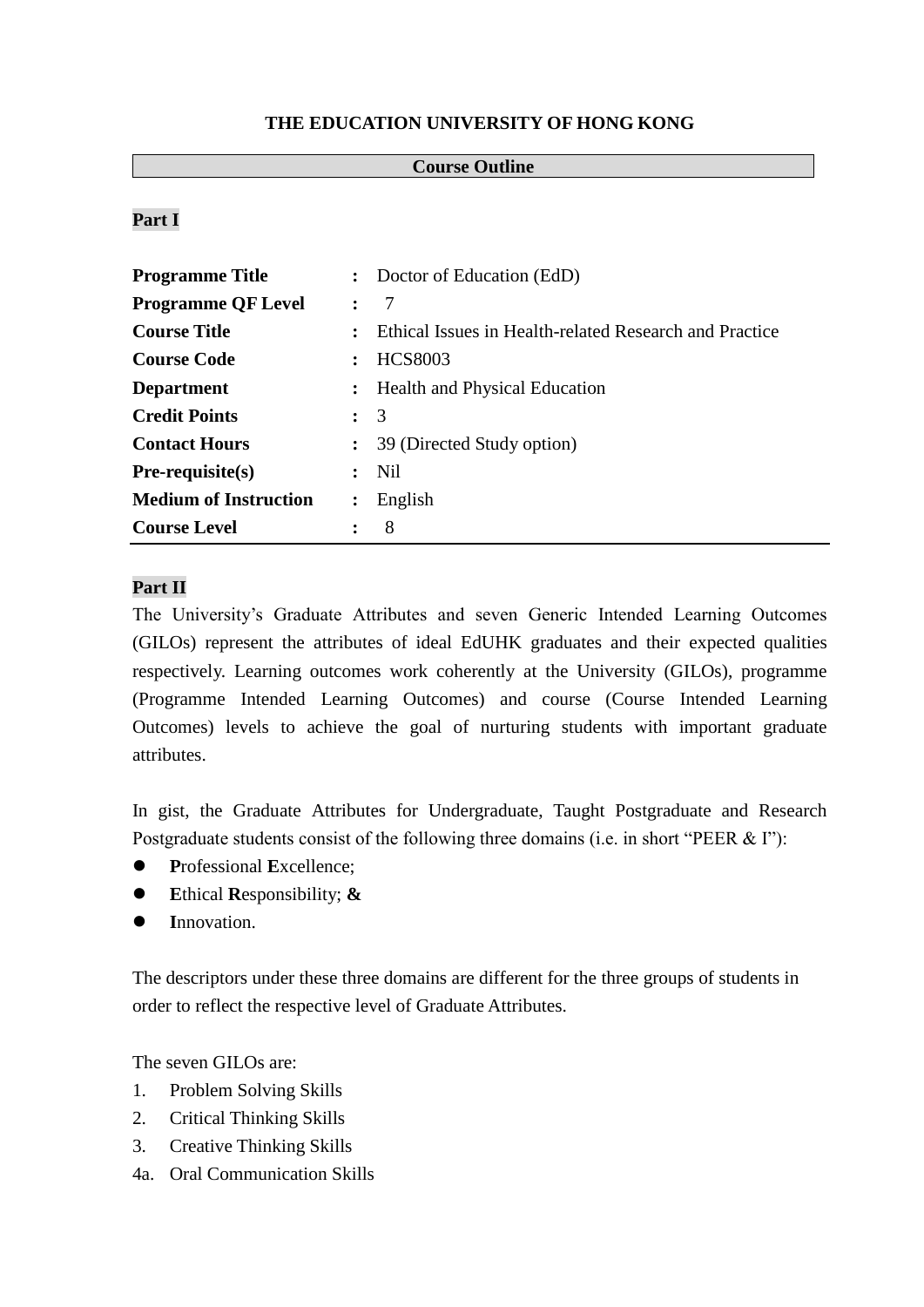- 4b. Written Communication Skills
- 5. Social Interaction Skills
- 6. Ethical Decision Making
- 7. Global Perspectives

## **1. Course Synopsis**

This advanced level course focuses on the ethical issues that arise from health research and practices. On completion of the course, students will have a firm understanding of the ethical problems and dilemmas in research. This course also provides interactive multimedia resources in an inventive and creative way. Students will also learn the most updated research ethics guidelines, including those adopted by the Hong Kong SAR.

# **2. Course Intended Learning Outcomes** (CILOs)

Upon completion of this course, students will be able to:

- $C I L O<sub>1</sub>$  examine important global historical events that shaped ethical guidelines for health research and practice;
- CILO<sup>2</sup> critically evaluate ethical problems and dilemmas in health research;
- CILO<sup>3</sup> demonstrate a good understanding of research practice and researchers' integrity;
- CILO<sup>4</sup> demonstrate the ability to submit a research application that meets ethical guidelines to an ethical vetting board.

# **3. Content, CILOs and Teaching & Learning Activities**

| <b>Course Content</b>                                                           | <b>CILOs</b>                        | <b>Suggested Teaching &amp;</b>                         |  |
|---------------------------------------------------------------------------------|-------------------------------------|---------------------------------------------------------|--|
|                                                                                 |                                     | <b>Learning Activities</b>                              |  |
| Principles of ethical practice for health<br>research and practices             | C <i>LO</i> <sub>1</sub>            |                                                         |  |
| Ethical guidelines for health research                                          | $C$                                 | Tutorials.<br>Case study, Discussion<br>with supervisor |  |
| Ethical consideration for research practice<br>and research integrity in health | C <sub>1.2.3</sub>                  |                                                         |  |
| Application for ethical vetting                                                 | C <sub>L</sub> O <sub>L,2,3,4</sub> |                                                         |  |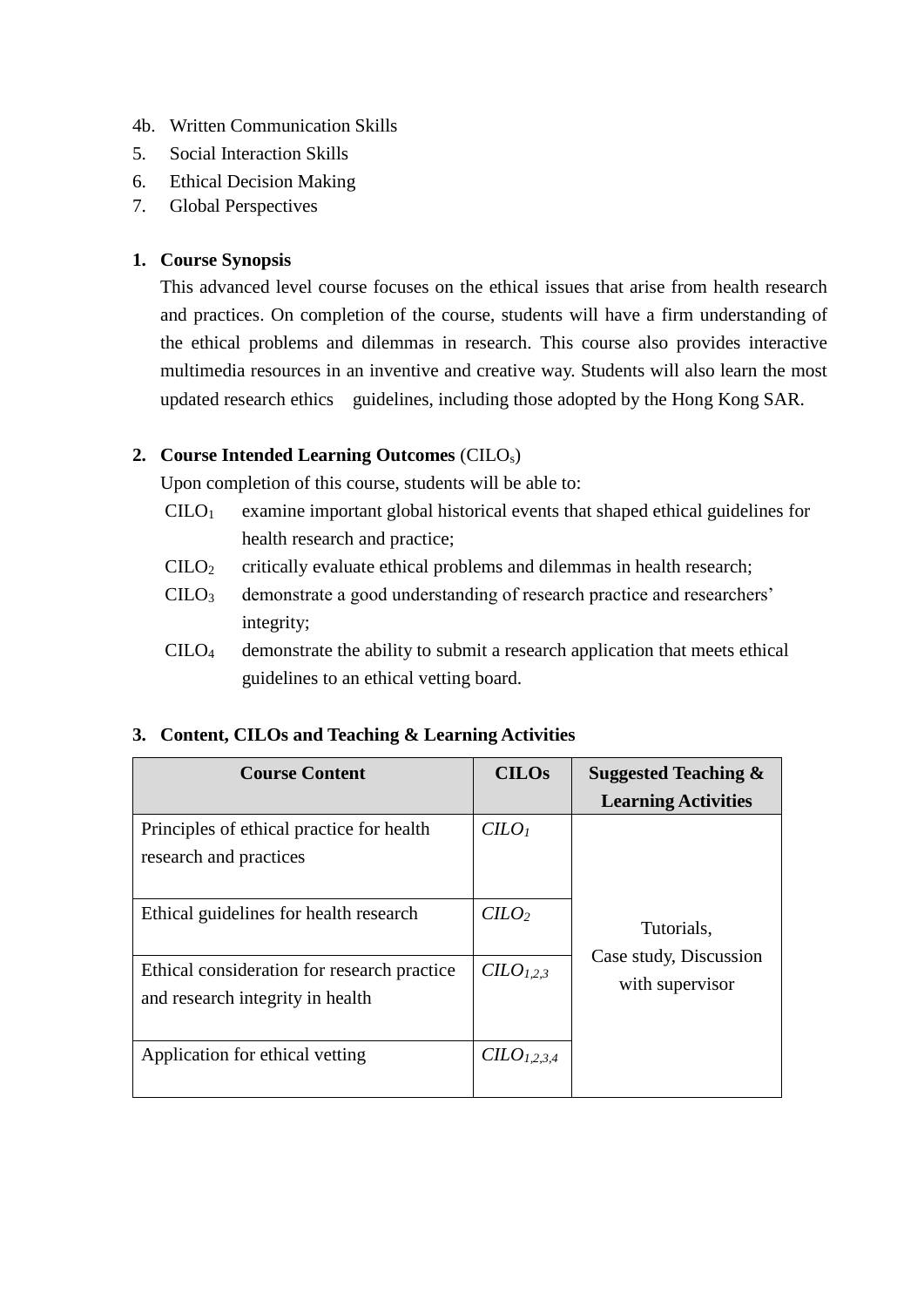#### **4. Assessment**

| <b>Assessment Tasks</b>                         | Weighting $(\% )$ | <b>CILO</b> |
|-------------------------------------------------|-------------------|-------------|
| (a) Tutorials:                                  | 20%               | $CLO1-4$    |
| Students are required to have tutorials with    |                   |             |
| the supervisor on various topics covering the   |                   |             |
| contents of the course.                         |                   |             |
| (b) On-line discussion:                         | 20%               | $CLO1-4$    |
| Students are required to have discussion with   |                   |             |
| their supervisors on various topics covering    |                   |             |
| the contents of the course.                     |                   |             |
| (c) Individual assignment:                      | 60%               | $CLO1-4$    |
| Students are required to understand the ethical |                   |             |
| issues in the conduct of research on human      |                   |             |
| subjects and submit for review health           |                   |             |
| research protocol/proposal for consideration    |                   |             |
| to an ethical vetting board                     |                   |             |

# **5. Required Text(s)**

Nil

### **6. Recommended Readings**

Beauchamp, T. & Childress, J. (2012). *Principles of biomedical ethics*. New York: Oxford University Press.

- Devettere, R. J. (2010). *Practical decision making in health care ethics: Cases and concepts.* Washington: Georgetown University Press.
- Morrison, E. E. (2009). *Health care ethics: Critical issues for the 21st century.* London: Jones and Barlett Publishers International.
- National Academy of Sciences (COR). (2009). *On being a scientist: A guide to responsible conduct in research.* National Academies Press Blackburn.
- Morrison, E.E. & Furlong, B. (2019). *Health Care Ethics: Critical Issues for the 21st Centrury.* Cengage: Australia.